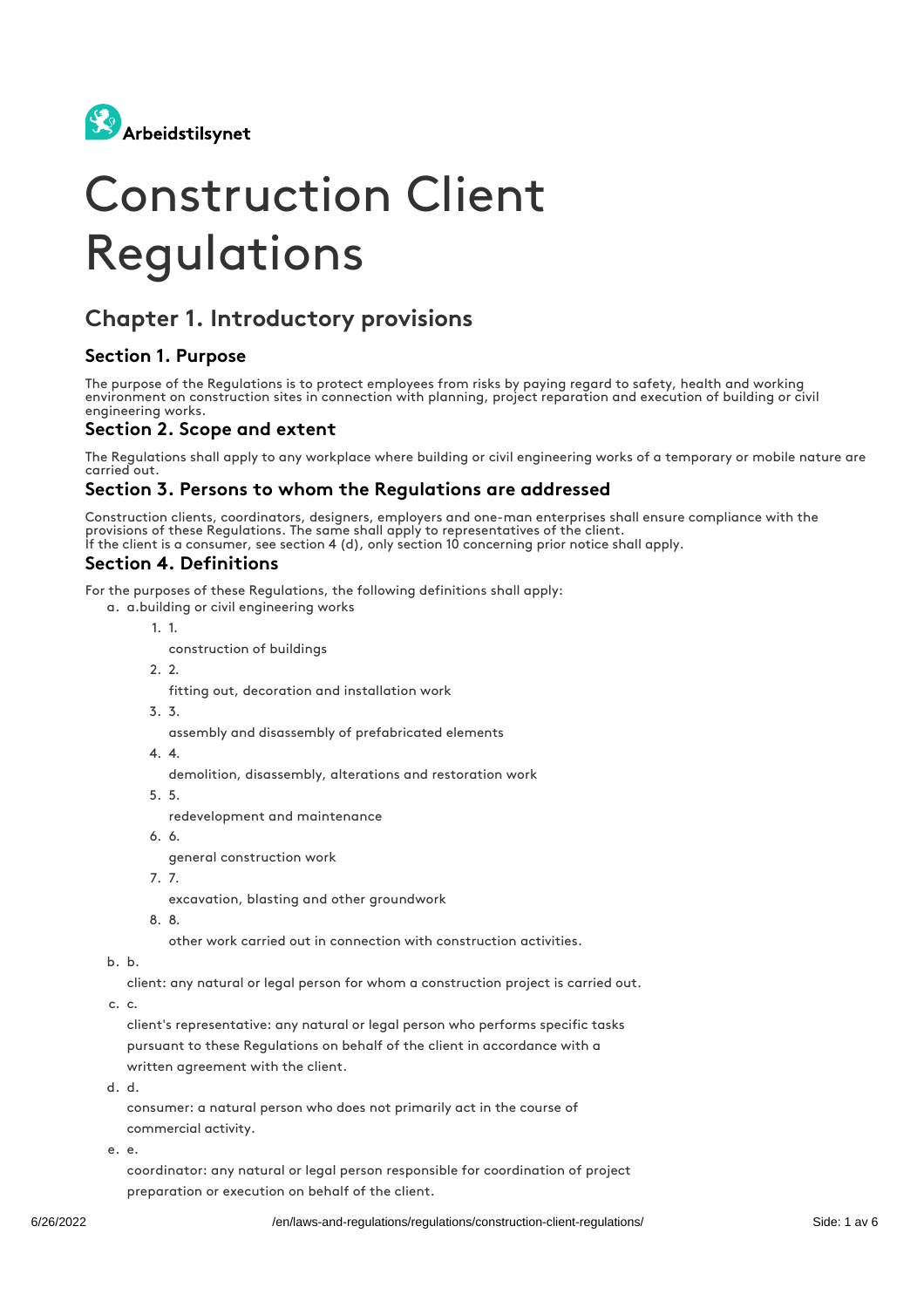f. f.

designer: any natural or legal person commissioned to draw, calculate, plan or

describe the whole or parts of the building or installation to be constructed.

g. g.

one-man enterprise: undertaking that has no employees.

## Chapter 2. The responsibilities of the client

#### Section 5. General responsibilities

The client shall ensure that the regard for safety, health and working environment at the construction site is safeguarded. During planning and project preparation, the client shall particularly safeguard safety, health and working environment in connection with

a. a.

the architectural, technical or organisational choices made

b. b.

describing and paying regard to risk factors of relevance for the work to be

carried out

c. c.

setting aside sufficient time for planning and executing the various work

operations.

During execution of the works, the client shall safeguard considerations regarding safety, health and working environment in connection with coordination of the work of the undertakings at the construction site. The client shall ensure compliance with the responsibilities imposed by these Regulations on the coordinator, designers, employers and one-man enterprises.

#### Section 6. Risk factors

The risk factors revealed during planning and project preparation shall be accounted for in the tender documents, see section 5, second paragraph, (b).

#### Section 7. Plan for safety, health and working environment

Before commencing work at the construction site, the client shall ensure preparation of a written plan for safety, health and working environment describing how risk factors in the project are to be dealt with. The plan for safety, health and working environment shall be easily available and be made known at the workplace. The plan shall be kept for six months following completion of the building or civil engineering works.

#### Section 8. Requirements regarding the plan for safety, health

#### and working environment

The plan for safety, health and working environment shall be based on risk assessments, be adapted to the building or civil engineering works concerned and shall include

a. a.

an organisational chart indicating the distribution of roles and the form of contract

b. b.

a progress plan describing when and where the various work operations are to be

carried out, see section 5, second paragraph, (c), and paying regard to

coordination of the various work operations

c. c.

specific measures associated with activities that may involve risks to life and

health, such as

1. 1.

work near underground installations

2. 2.

work near high voltage power lines and electrical installations

3. 3. work at locations with passing traffic

4. 4.

work where employees may be exposed to landslides or sinking in mud

5. 5.

work involving the use of explosives

6. 6.

work in wells, underground earthworks and tunnels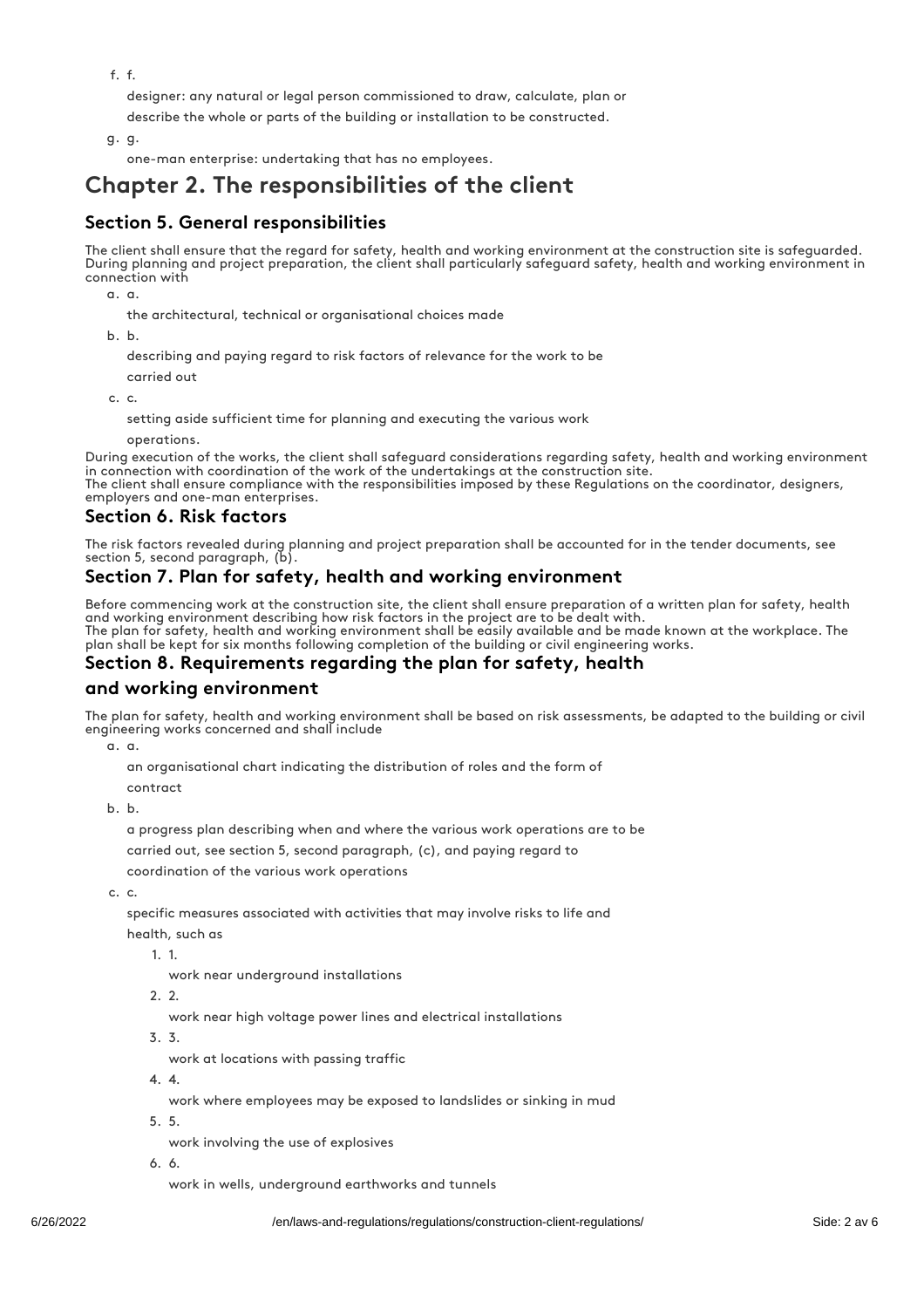7. 7.

work exposing employees to the risk of drowning

8. 8.

work in caissons with a compressed-air atmosphere

9. 9.

work involving use of diving equipment

10. 10.

work where persons may be put at risk of landslides, sinking in mud or being injured by falls or falling objects

11. 11.

work involving demolition of load-bearing structures

12. 12.

work involving the assembly or disassembly of heavy prefabricated elements

13. 13.

work involving risk of hazardous exposure to dust, gas, noise or vibrations

14. 14.

work that puts employees at risk from chemical or biological substances which may involve a strain on the safety, health and working environment or involve a legal requirement for health monitoring

15. 15.

work with ionising radiation requiring the designation of controlled or supervised areas

16. 16.

work involving fire and explosion hazards.

d. d.

procedures for deviation handling.

The client shall ensure continuous updating of the plan in the event of changes of relevance for safety, health and working environment.

#### Section 9. Preventive measures

In connection with the work at the individual construction site, the client shall particularly require

a. a.

that necessary measures are taken to prevent unauthorised persons from gaining

access to the construction site

b. b.

that regard is paid to other undertakings at or near the construction site

c. c.

good order and a satisfactory state of cleanliness

d. d.

safe access to the workplaces and safe traffic routes

e. e.

demarcation and laying out of areas for storage of various materials, particularly hazardous materials or substances

f. f.

maintenance, pre-commissioning checks, and checks on installations and equipment with a view to correction of faults that may affect the employees' safety, health and working environment

g. g.

storage, handling and removal of waste and hazardous materials

h. h.

satisfactory working-hour arrangements

i. i.

satisfactory staff rooms

j. j.

adequate accommodation.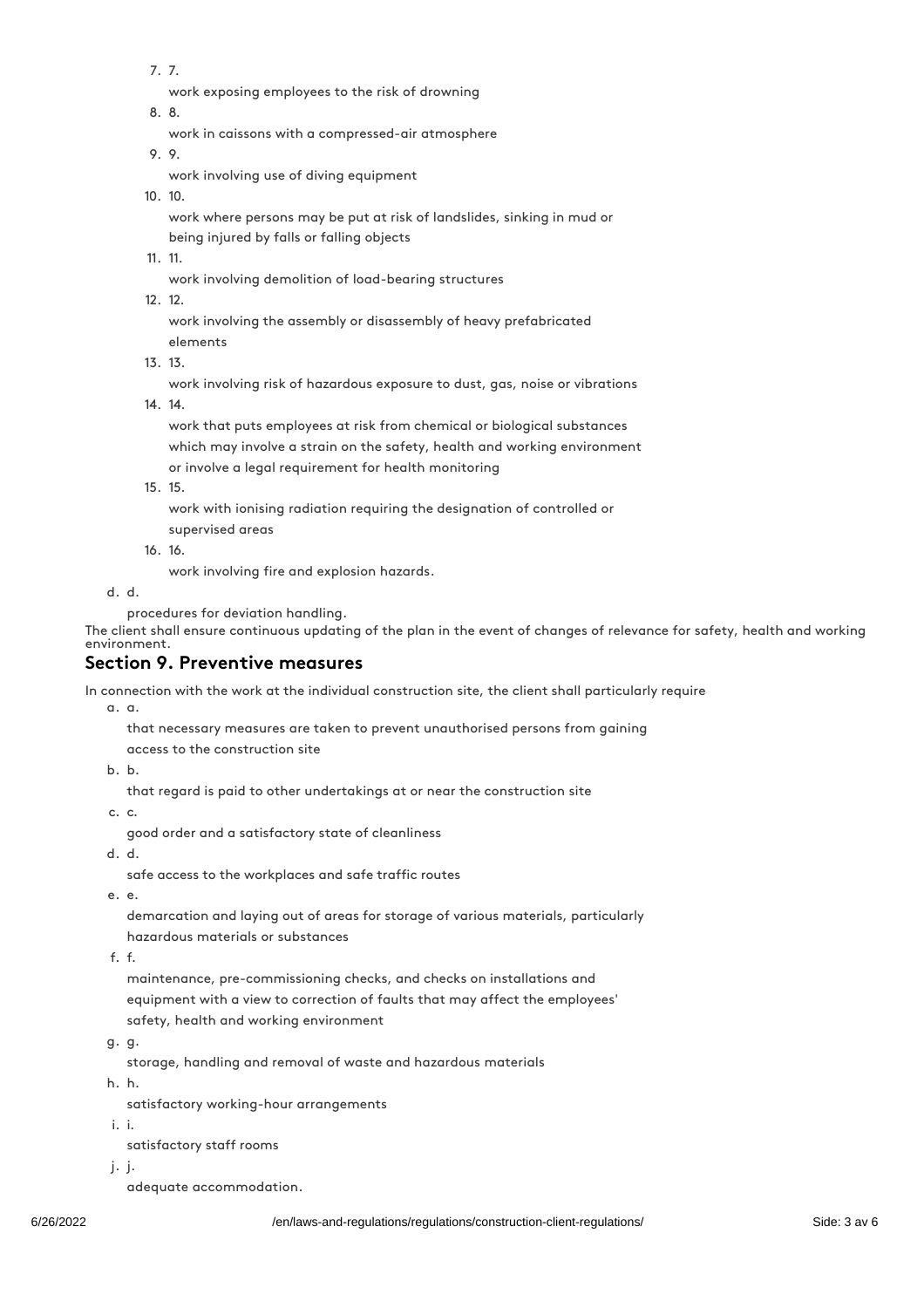#### Section 10. Prior notice

If the work is scheduled to last for more than 30 working days or if the volume of work is scheduled to exceed 500 persondays, the client shall ensure that, at the latest one week prior to commencement of the work, prior notice of the building or civil engineering works is given to the Norwegian Labour Inspection Authority on the form prescribed for that purpose. If the client is a consumer, the prior notice shall be provided by the undertaking that takes on the building or civil engineering works.

The prior notice shall be clearly displayed at the construction site and kept up to date.

- The prior notice shall contain the following information:
	- a. a.
		- date the notice is given
	- b. b.

exact address of the construction site

c. c.

name and address of the client

d. d.

name and address of the client's representative

e. e.

type of project

f. f.

coordinator's name and address

g. g.

planned date for commencement of work at the construction site

h. h.

planned duration of the work at the construction site

i. i.

estimated maximum number of employees simultaneously at the construction

site

j. j. planned number of contractors and one-man enterprises at the construction site

k. k.

details of the contractors already selected.

#### Section 11. Internal control

The client may require undertakings to carry out systematic health, environmental and safety activities, see the Regulations of 6 December 1996 No. 1127 concerning systematic health, environmental and safety activities in undertakings (Internal Control Regulations).

#### Section 12. Documentation for future work

The client shall ensure the preparation of documentation for the building or installation concerning matters that may have significance for safety, health and working environment in connection with future works. The documentation shall describe the design and structure of the building or installation and the building products used. The description shall have the necessary scope to safeguard safety, health and working environment in connection with operation, maintenance, alterations and demolition.

#### Section 13. Designation and follow-up of the coordinator

If two or more undertakings are working at the construction site simultaneously or in succession, work on safety, health and working environment shall be coordinated. In such cases, the client shall designate a coordinator for the whole project, or one for the project preparation phase and one for the execution phase, to carry out the coordination on behalf of the client in accordance with sections 14 and 15 of these Regulations.

The client may choose to hold the role of coordinator. Designation of a coordinator will not exempt the client from its responsibility in this area.

Prior to designating a coordinator, the client shall consider whether the designated person has other responsibilities that may conflict with the role of coordinator.

By means of a written agreement, the client shall clarify what responsibilities and authority the coordinator shall have. The client shall regularly follow up the coordinator to ensure that he fulfils his responsibilities.

The coordinator shall have the necessary knowledge of safety, health and working environment, including working environment legislation. The coordinator for the execution phase shall in addition have practical experience of building or civil engineering works.

#### Section 14. Coordination

Coordination during the project preparation phase includes:

a. a.

- coordinating the project preparation in order to safeguard considerations
- regarding safety, health and working environment

b. b.

ensuring that there is a plan for safety, health and working environment.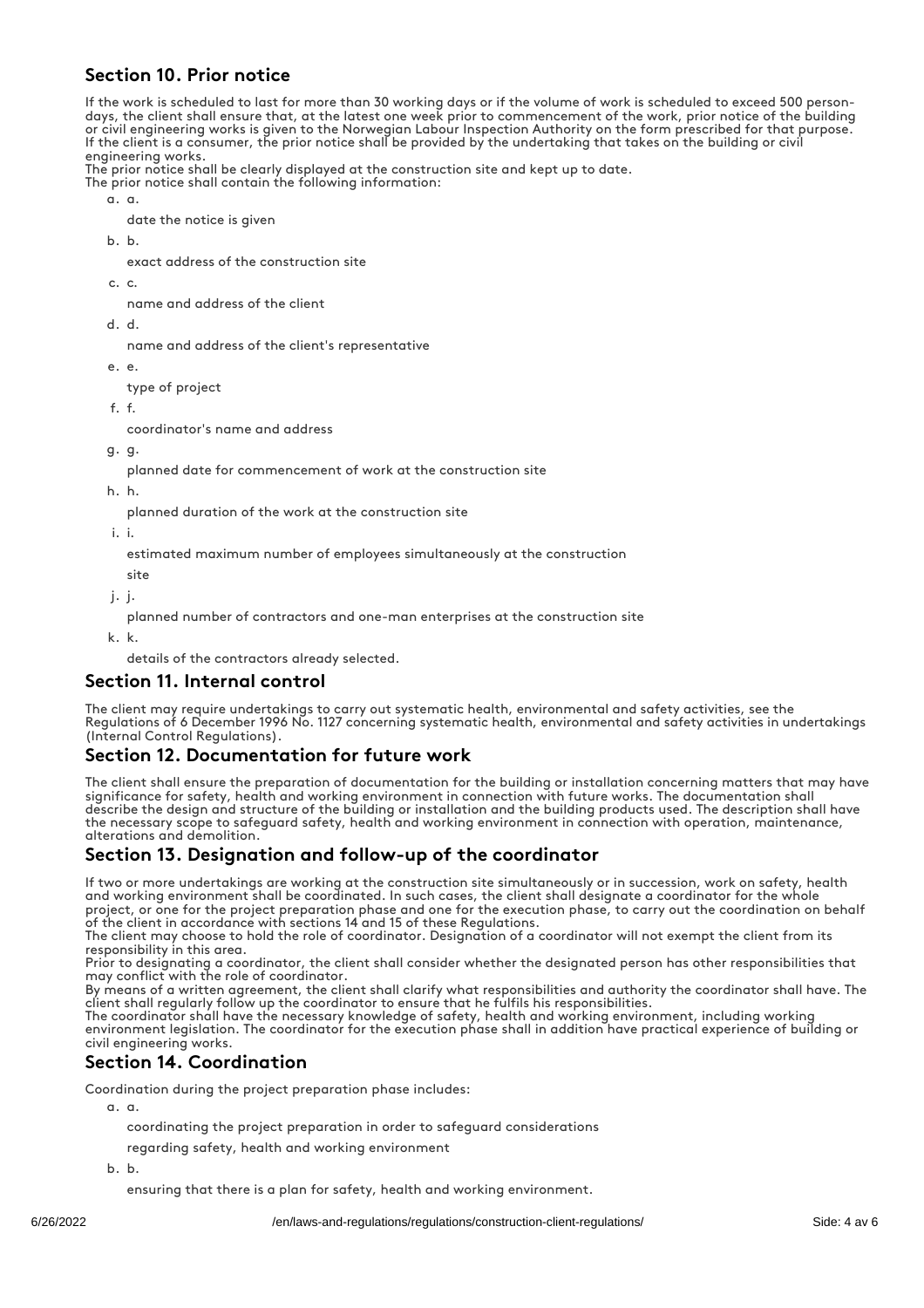Coordination during the execution phase includes:

a. a.

following up risk factors in the client's plan for safety, health and working environment

b. b.

following up the preparation of schedules to ensure that sufficient time is set aside for execution of the various work operations

c. c.

following up compliance by employers and one-man enterprises with the plan for safety, health and working environment

d. d.

coordinating work by employers and one-man enterprises whereby they may affect each other with regard to safety, health and working environment,

including cooperation between employers and one-man enterprises

e. e.

ensuring that employers follow up compliance with the requirements of section 9

f. f.

ensuring that lists are kept of persons employed at the construction site, see section 15.

#### Section 15. Lists of persons employed at the construction site

As part of the coordination, a list shall be compiled of all who perform work at the construction site. This list shall be compiled electronically and checked daily, and shall contain the following information:

a. a.

- name and address of the construction site
- b. b.

name of the client

c. c.

names of employers or one-man enterprises or, in the case of hired workers, the

name of the undertaking hiring the workers

d. d.

organisation numbers of undertakings subject to registration

e. e.

names and dates of birth, and HSE-card number of all persons performing work

at the construction site.

The lists shall be available and shall on request be shown to the employer, the safety representative, the Norwegian Labour Inspection Authority and the Norwegian tax authorities. The lists shall be kept for six months following completion of building or civil engineering works.

#### Section 16. Carrying out responsibilities on behalf of the client

The client may agree in writing that a legal or natural person shall on behalf of the client carry out specific responsibilities pursuant to these Regulations (client's representative).

The client shall consider whether the client's representative has other responsibilities that may conflict with the tasks that the person concerned shall carry out on behalf of the client.

# Chapter 3. The responsibilities of the designer

#### Section 17. General responsibilities

During performance of his or her assignments, the designer shall assess risk in respect of factors associated with safety, health and working environment at the construction site. The regard for safety, health and working environment shall be safeguarded through the choice of architectural or technical solutions. The factors that may have significance for future works shall be documented, see section 12.

If risk factors may arise that require specific measures, see section 8, first paragraph, (c), of the Regulations, this shall be described and be reported to the client.

# Chapter 4. The responsibilities of employers and

### one-man enterprises

#### Section 18. General responsibilities